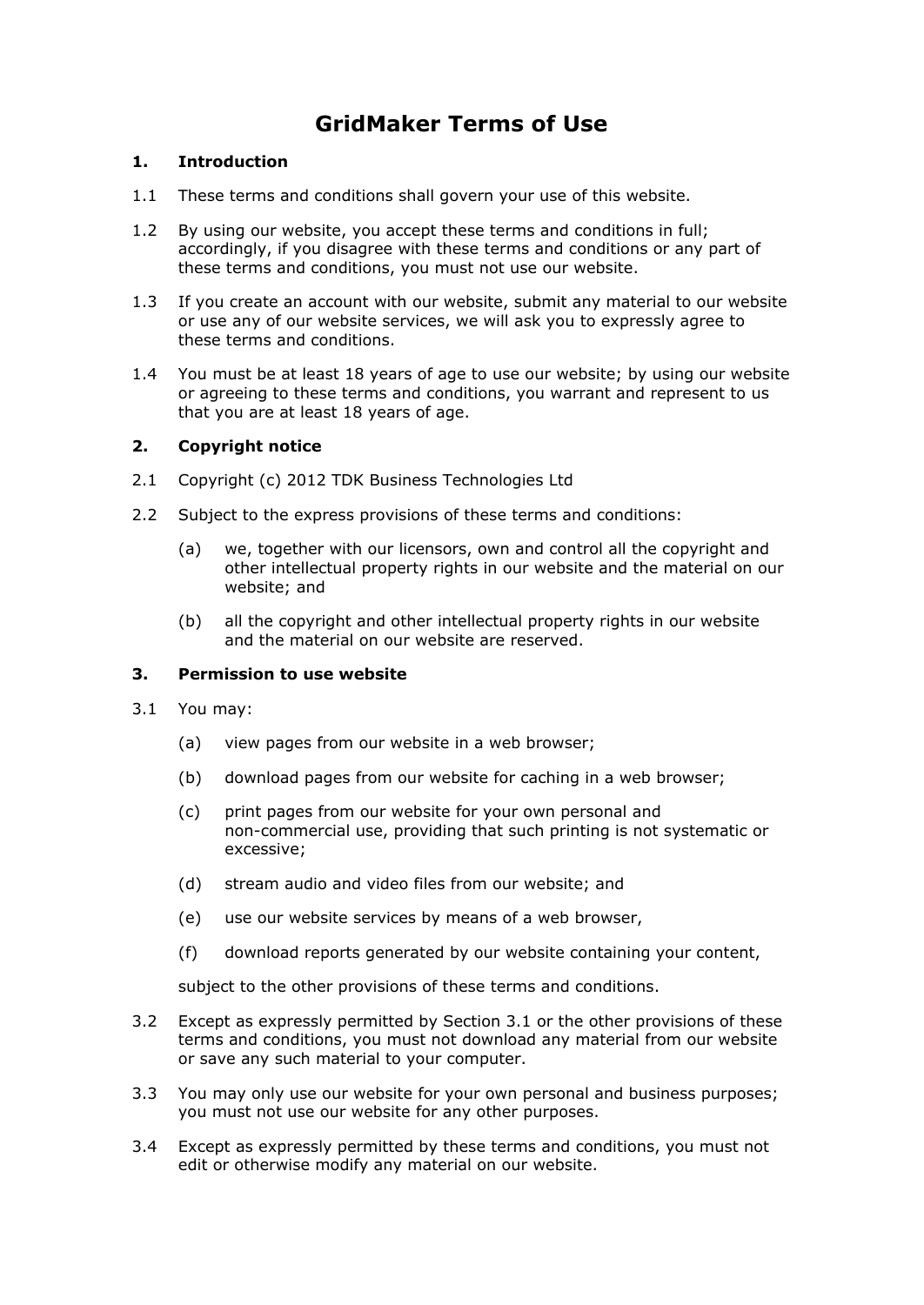- 3.5 Unless you own or control the relevant rights in the material, you must not:
	- (a) republish material from our website (including republication on another website);
	- (b) sell, rent or sub-license material from our website;
	- (c) show any material from our website in public;
	- (d) exploit material from our website for a commercial purpose; or
	- (e) redistribute material from our website.
- 3.6 Notwithstanding Section 3.5, you may redistribute our newsletter in print and electronic form to any person.
- 3.7 We reserve the right to suspend or restrict access to our website, to areas of our website and/or to functionality upon our website. We may, for example, suspend access to the website during server maintenance or when we update the website. You must not circumvent or bypass, or attempt to circumvent or bypass, any access restriction measures on the website.

#### **4. Misuse of website**

- 4.1 You must not:
	- (a) use our website in any way or take any action that causes, or may cause, damage to the website or impairment of the performance, availability, accessibility, integrity or security of the website;
	- (b) use our website in any way that is unlawful, illegal, fraudulent or harmful, or in connection with any unlawful, illegal, fraudulent or harmful purpose or activity;
	- (c) hack or otherwise tamper with our website;
	- (d) probe, scan or test the vulnerability of our website without our permission;
	- (e) circumvent any authentication or security systems or processes on or relating to our website;
	- (f) use our website to copy, store, host, transmit, send, use, publish or distribute any material which consists of (or is linked to) any spyware, computer virus, Trojan horse, worm, keystroke logger, rootkit or other malicious computer software;
	- (g) impose an unreasonably large load on our website resources (including bandwidth, storage capacity and processing capacity);
	- (h) decrypt or decipher any communications sent by or to our website without our permission;
	- (i) conduct any systematic or automated data collection activities (including without limitation scraping, data mining, data extraction and data harvesting) on or in relation to our website without our express written consent;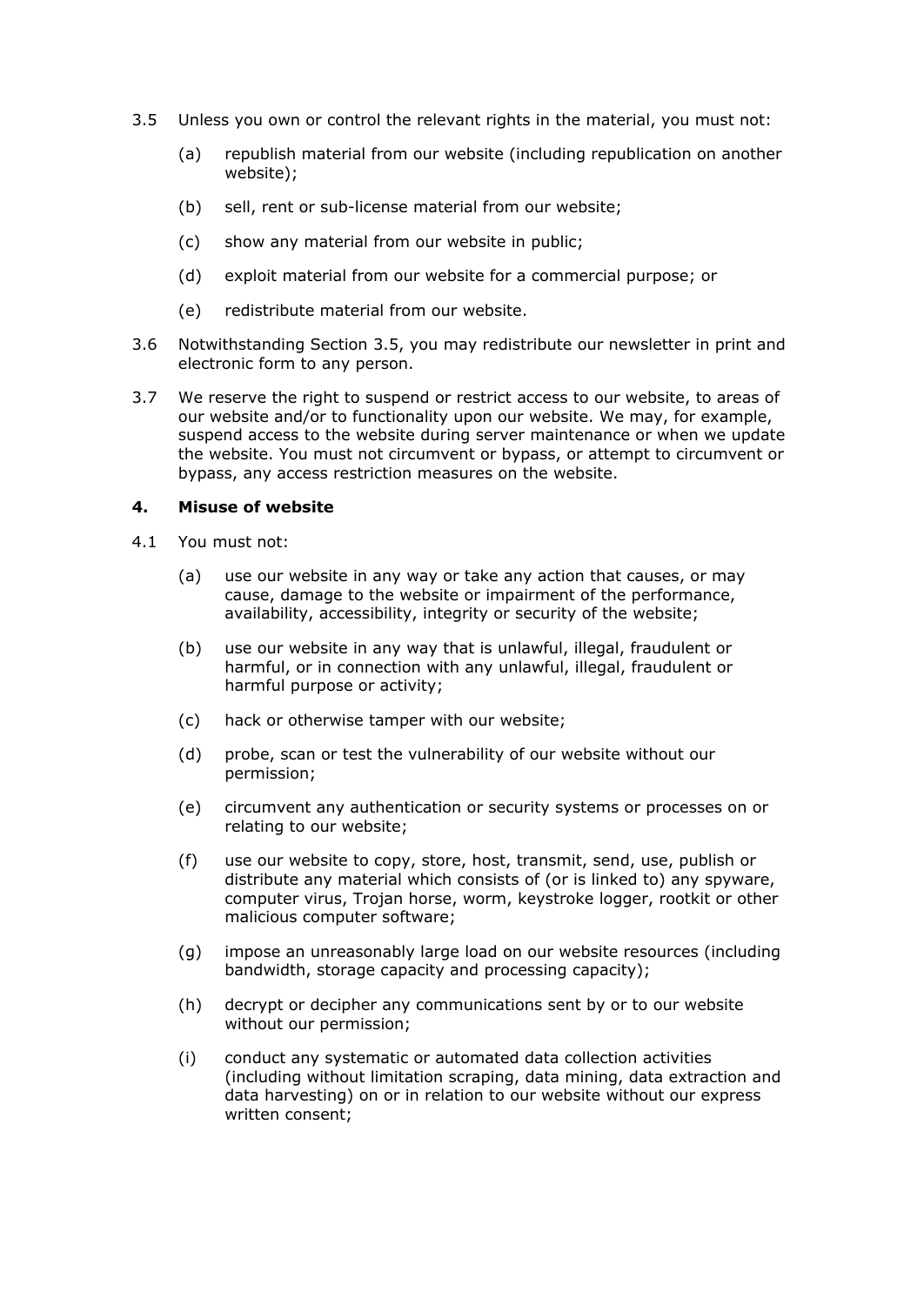- (j) access or otherwise interact with our website using any robot, spider or other automated means, except for the purpose of search engine indexing;
- (k) use our website except by means of our public interfaces;
- (l) violate the directives set out in the robots.txt file for our website;
- (m) use data collected from our website for any direct marketing activity (including without limitation email marketing, SMS marketing, telemarketing and direct mailing); or
- (n) do anything that interferes with the normal use of our website.
- 4.2 You must not use data collected from our website to contact individuals, companies or other persons or entities.
- 4.3 You must ensure that all the information you supply to us through our website, or in relation to our website, is true, accurate, current, complete and non-misleading.

# **5. Use on behalf of organisation**

- 5.1 If you use our website or expressly agree to these terms and conditions in the course of a business or other organisational project, then by so doing you bind both:
	- (a) yourself; and
	- (b) the person, company or other legal entity that operates that business or organisational project,

to these terms and conditions, and in these circumstances references to "you" in these terms and conditions are to both the individual user and the relevant person, company or legal entity,unless the context requires otherwise.

- 5.2 You must notify us in writing immediately if you become aware of any unauthorised use of your account.
- 5.3 You must not use any other person's account to access the website.
- 5.4 You are responsible for any activity on our website arising out of any failure to keep your password confidential, and may be held liable for any losses arising out of such a failure.

# **6. Cancellation and suspension of account**

- 6.1 We may:
	- (a) edit your account details;
	- (b) temporarily suspend your account; and/or
	- (c) cancel your account,

at any time in our sole discretion.

6.2 You may cancel your account on our website by sending an email to support@opeus.org.

## **7. Rules about your content**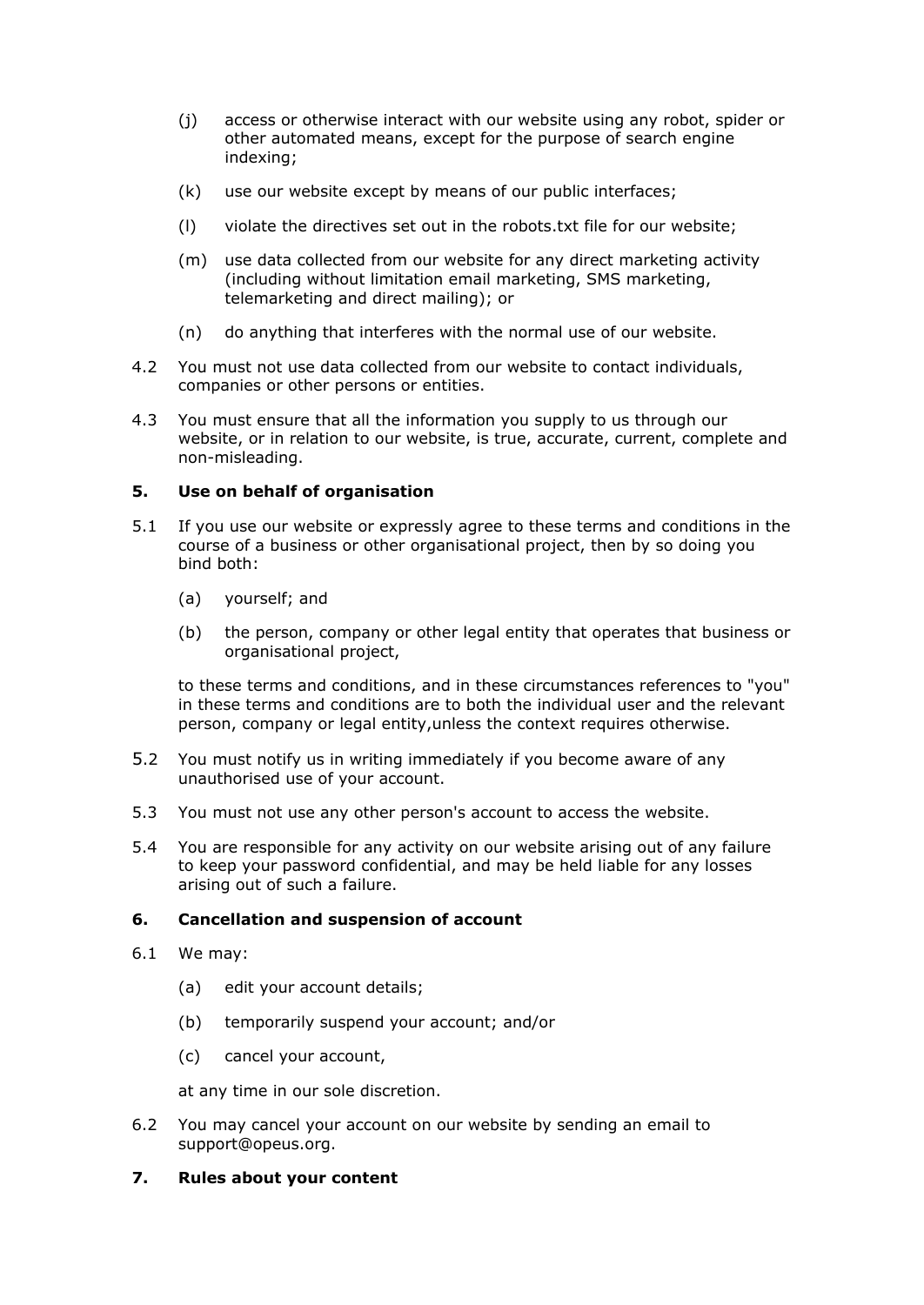- 7.1 You warrant and represent that your content will comply with these terms and conditions.
- 7.2 Your content must not be illegal or unlawful, must not infringe any person's legal rights, and must not be capable of giving rise to legal action against any person (in each case in any jurisdiction and under any applicable law).
- 7.3 Your content, and the use of your content by us in accordance with these terms and conditions, must not:
	- (a) be libellous or maliciously false;
	- (b) be obscene or indecent;
	- (c) infringe any copyright, moral right, database right, trade mark right, design right, right in passing off or other intellectual property right;
	- (d) infringe any right of confidence, right of privacy or right under data protection legislation;
	- (e) constitute negligent advice or contain any negligent statement;
	- (f) constitute an incitement to commit a crime, instructions for the commission of a crime or the promotion of criminal activity;
	- (g) be in contempt of any court or in breach of any court order;
	- (h) be in breach of racial or religious hatred or discrimination legislation;
	- (i) be blasphemous;
	- (j) be in breach of official secrets legislation;
	- (k) be in breach of any contractual obligation owed to any person;
	- (l) depict violence in an explicit, graphic or gratuitous manner;
	- (m) be pornographic,lewd, suggestive or sexually explicit;
	- (n) be untrue, false, inaccurate or misleading;
	- (o) consist of or contain any instructions, advice or other information which may be acted upon and could, if acted upon, cause illness, injury or death, or any other loss or damage;
	- (p) constitute spam;
	- (q) be offensive, deceptive, fraudulent, threatening, abusive, harassing, anti-social, menacing, hateful, discriminatory or inflammatory; or
	- (r) cause annoyance, inconvenience or needless anxiety to any person.

## **8. Report abuse**

- 8.1 If you learn of any unlawful material or activity on our website, or any material or activity that breaches these terms and conditions, please let us know.
- 8.2 You can let us know about any such material or activity by email to support@opeus.org.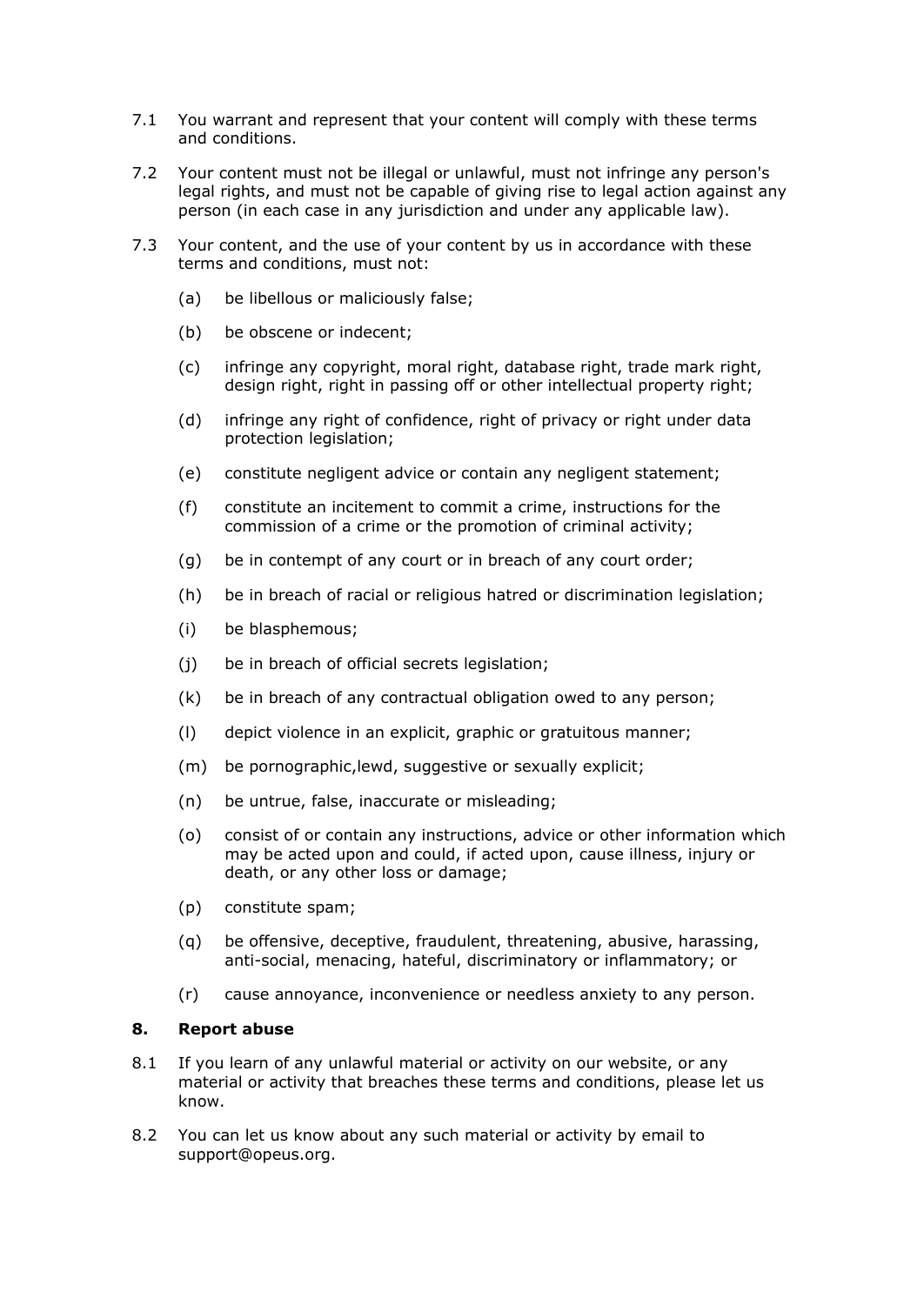## **9. Limited warranties**

- 9.1 We do not warrant or represent:
	- (a) the completeness or accuracy of the information published on our website;
	- (b) that the material on the website is up to date;
	- (c) that the website will operate without fault; or
	- (d) that the website or any service on the website will remain available.
- 9.2 We reserve the right to discontinue or alter any or all of our website services, and to stop publishing our website, at any time in our sole discretion without notice or explanation; and save to the extent expressly provided otherwise in these terms and conditions, you will not be entitled to any compensation or other payment upon the discontinuance or alteration of any website services, or if we stop publishing the website.
- 9.3 To the maximum extent permitted by applicable law and subject to Section 12.1, we exclude all representations and warranties relating to the subject matter of these terms and conditions, our website and the use of our website.

#### **10. Limitations and exclusions of liability**

- 10.1 Nothing in these terms and conditions will:
	- (a) limit or exclude any liability for death or personal injury resulting from negligence;
	- (b) limit or exclude any liability for fraud or fraudulent misrepresentation;
	- (c) limit any liabilities in any way that is not permitted under applicable law; or
	- (d) exclude any liabilities that may not be excluded under applicable law,

and, if you are a consumer, your statutory rights will not be excluded or limited by these terms and conditions, except to the extent permitted by law.

- 10.2 The limitations and exclusions of liability set out in this Section 12 and elsewhere in these terms and conditions:
	- (a) are subject to Section 12.1; and
	- (b) govern all liabilities arising under these terms and conditions or relating to the subject matter of these terms and conditions, including liabilities arising in contract, in tort (including negligence) and for breach of statutory duty, except to the extent expressly provided otherwise in these terms and conditions.
- 10.3 If our website and the information and services on our website are provided free of charge, we will not be liable for any loss or damage of any nature.
- 10.4 We will not be liable to you in respect of any losses arising out of any event or events beyond our reasonable control.
- 10.5 We will not be liable to you in respect of any business losses, including (without limitation) loss of or damage to profits, income, revenue, use,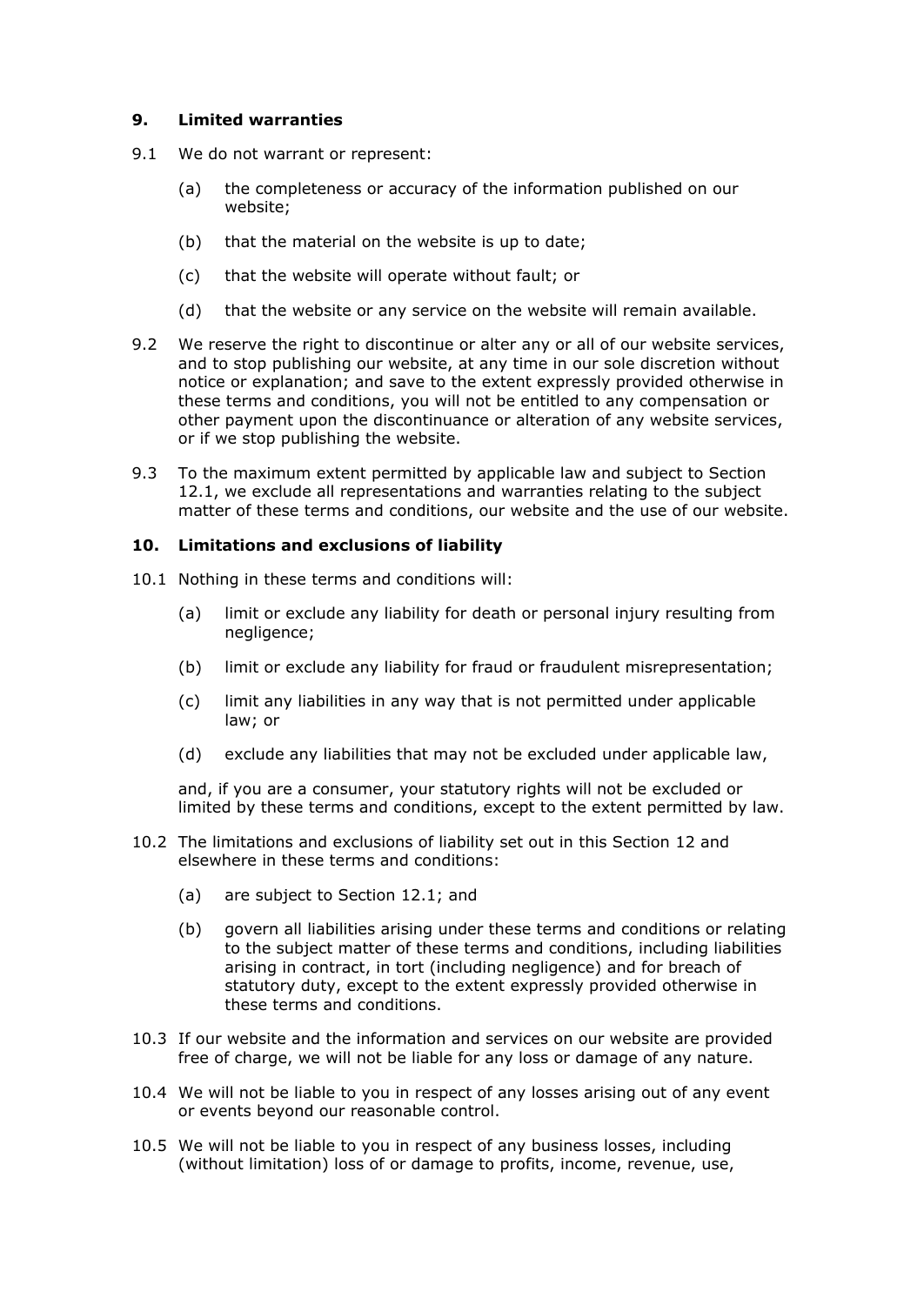production, anticipated savings, business, contracts, commercial opportunities or goodwill.

- 10.6 We will not be liable to you in respect of any loss or corruption of any data, database or software.
- 10.7 We will not be liable to you in respect of any special, indirect or consequential loss or damage.
- 10.8 You accept that we have an interest in limiting the personal liability of our officers and employees and, having regard to that interest, you acknowledge that we are a limited liability entity; you agree that you will not bring any claim personally against our officers or employees in respect of any losses you suffer in connection with the website or these terms and conditions (this will not, of course, limit or exclude the liability of the limited liability entity itself for the acts and omissions of our officers and employees).

#### **11. Indemnity**

11.1 You hereby indemnify us, and undertake to keep us indemnified, against any and all losses, damages, costs, liabilities and expenses (including without limitation legal expenses and any amounts paid by us to a third party in settlement of a claim or dispute) incurred or suffered by us and arising directly or indirectly out of your use of our website or any breach by you of any provision of these terms and conditions.

#### **12. Breaches of these terms and conditions**

- 12.1 Without prejudice to our other rights under these terms and conditions, if you breach these terms and conditions in any way, or if we reasonably suspect that you have breached these terms and conditions in any way, we may:
	- (a) send you one or more formal warnings;
	- (b) temporarily suspend your access to our website;
	- (c) permanently prohibit you from accessing our website;
	- (d) block computers using your IP address from accessing our website;
	- (e) contact any or all of your internet service providers and request that they block your access to our website;
	- (f) commence legal action against you, whether for breach of contract or otherwise; and/or
	- (g) suspend or delete your account on our website.
- 12.2 Where we suspend or prohibit or block your access to our website,a part of our website, you must not take any action to circumvent such suspension or prohibition or blocking(including without limitation creating and/or using a different account).

#### **13. Third party websites**

13.1 Our website includes hyperlinks to other websites owned and operated by third parties; such hyperlinks are not recommendations.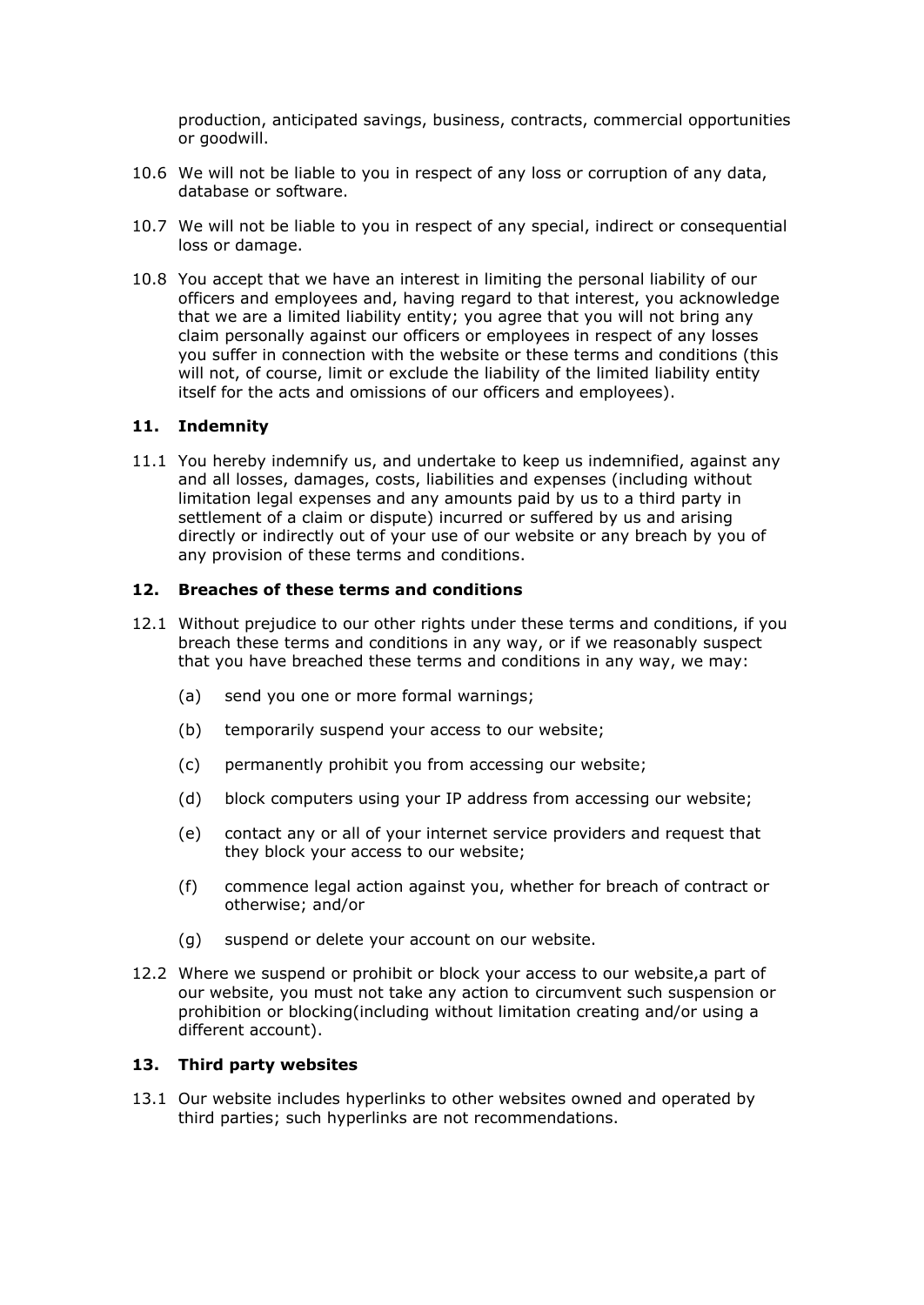13.2 We have no control over third party websites and their contents, and subject to Section 12.1 we accept no responsibility for them or for any loss or damage that may arise from your use of them.

# **14. Trade marks**

- 14.1 Gridmaker, our logos and our other registered and unregistered trade marks are trade marks belonging to us; we give no permission for the use of these trade marks, and such use may constitute an infringement of our rights.
- 14.2 The third party registered and unregistered trade marks or service marks on our website are the property of their respective owners and, unless stated otherwise in these terms and conditions, we do not endorse and are not affiliated with any of the holders of any such rights and as such we cannot grant any licence to exercise such rights.

# **15. Variation**

- 15.1 We may revise these terms and conditions from time to time.
- 157.2The revised terms and conditions shall apply to the use of our website from the date of publication of the revised terms and conditions on the website, and you hereby waive any right you may otherwise have to be notified of, or to consent to, revisions of these terms and conditions.

# **16. Assignment**

- 16.1 You hereby agree that we may assign, transfer, sub-contract or otherwise deal with our rights and/or obligations under these terms and conditions
- 16.2 You may not without our prior written consent assign, transfer, sub-contract or otherwise deal with any of your rights and/or obligations under these terms and conditions.

# **17. Severability**

- 17.1 If a provision of these terms and conditions is determined by any court or other competent authority to be unlawful and/or unenforceable, the other provisions will continue in effect.
- 17.2 If any unlawful and/or unenforceable provision of these terms and conditions would be lawful or enforceable if part of it were deleted, that part will be deemed to be deleted, and the rest of the provision will continue in effect.

# **18. Third party rights**

- 18.1 A contract under these terms and conditions is for our benefit and your benefit, and is not intended to benefit or be enforceable by any third party.
- 18.2 The exercise of the parties' rights under a contract under these terms and conditions is not subject to the consent of any third party.

# **19. Entire agreement**

19.1 Subject to Section 12.1, these terms and conditions, together with our privacy and cookies policy, shall constitute the entire agreement between you and us in relation to your use of our website and shall supersede all previous agreements between you and us in relation to your use of our website.

# **20. Law and jurisdiction**